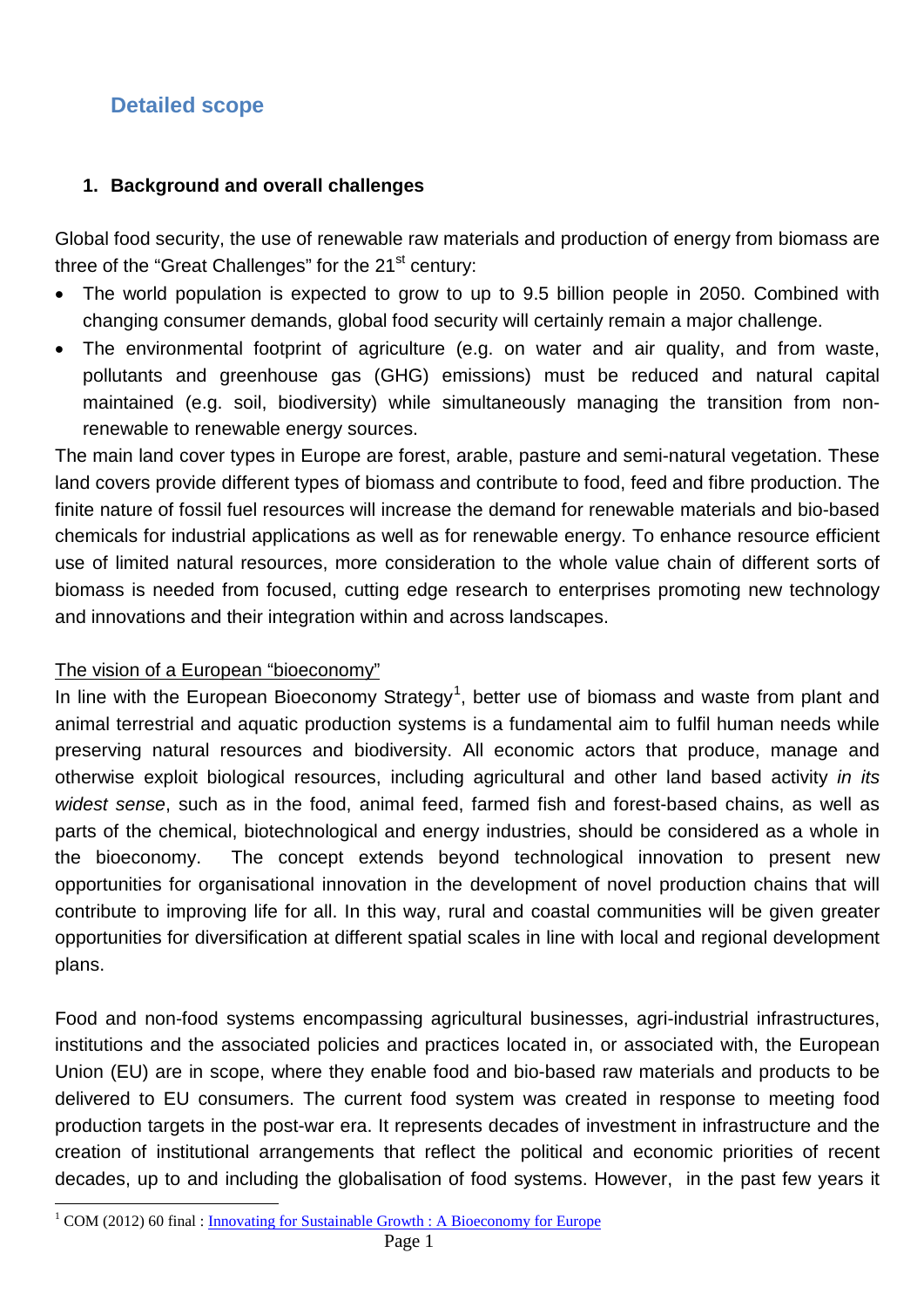has become clear that a managed transition towards radically improved food and non-food systems by 2050 will be needed to make the most efficient and sustainable use of land and other natural resources across the EU.

This transition has already begun. Economic partnerships between agricultural, forestry and biochemical innovators are emerging. Such partnerships challenge the way we traditionally look at the agricultural sector. Classic economic analysis of agricultural production chains looks at the vertical relationship between the different stages of the production and transformation processes, from the field to the final product. However, the bioeconomy operates more holistically by exploiting the options for utilising all the biomass from agricultural land, uncultivated land and forestry. For example, some biomass can be reconstituted through biorefining into a large range of final food and non-food products. Similarly, the treatment of co-products and by-products recovered from some food or non-food bio-based production activities creates a mechanism for cascading the major elements N (nitrogen), P (phosphorus) and K (potassium) back into agricultural systems by returning it to the soil and at the same time releasing  $CO<sub>2</sub>$  into systems that can be utilised for enhancing photosynthesis (e.g. in glasshouses). So, fractionation and conversion of one bio-based product into another and cascading of nutrients, sometimes known collectively as the "circular bioeconomy", presents a new way of describing biological production and processing systems. New bio-technologies and industrial processes need to be developed and traditional relationships between actors in the various food and non-food production chains will need to change to accommodate such innovations leading to a radical reorganisation of the agri-industrial sector and the emergence of a reformed bioeconomy. Industrial reorganisation is an ongoing process driven by the market and the growing demand for bio-based products, but the needs and opportunities of SMEs and intermediate sized businesses should not be overlooked.

A holistic view across research disciplines is a prerequisite of any research into the relationship between food and non-food systems: the interconnections between them lead to a weakening of the boundaries between production and product transformation. It is apparent that most published models consider food chains with no reference to non-food value chains or bioenergy production. Conversely bioenergy models do not generally take account of the quantity, quality and diversity of plant and animal production needed to meet nutritional needs. The choice of scale (local, national, regional or world) is also important. For example, at local scales, it is necessary to take into account seasonal fluctuations in crop production, when considering food or non-food security whereas at larger scales this is less of an issue as the production of one region may compensate for a deficit in another.

#### The need for sustainable intensification of agricultural production

Alongside the increased demand for biomass for a variety of products, the world's available agricultural land area is steadily decreasing as a result of soil degradation and expansion of residential areas. Furthermore, climate change will increasingly affect agricultural productivity. All this impacts on the resilience of agricultural food and non-food systems and their ability to tolerate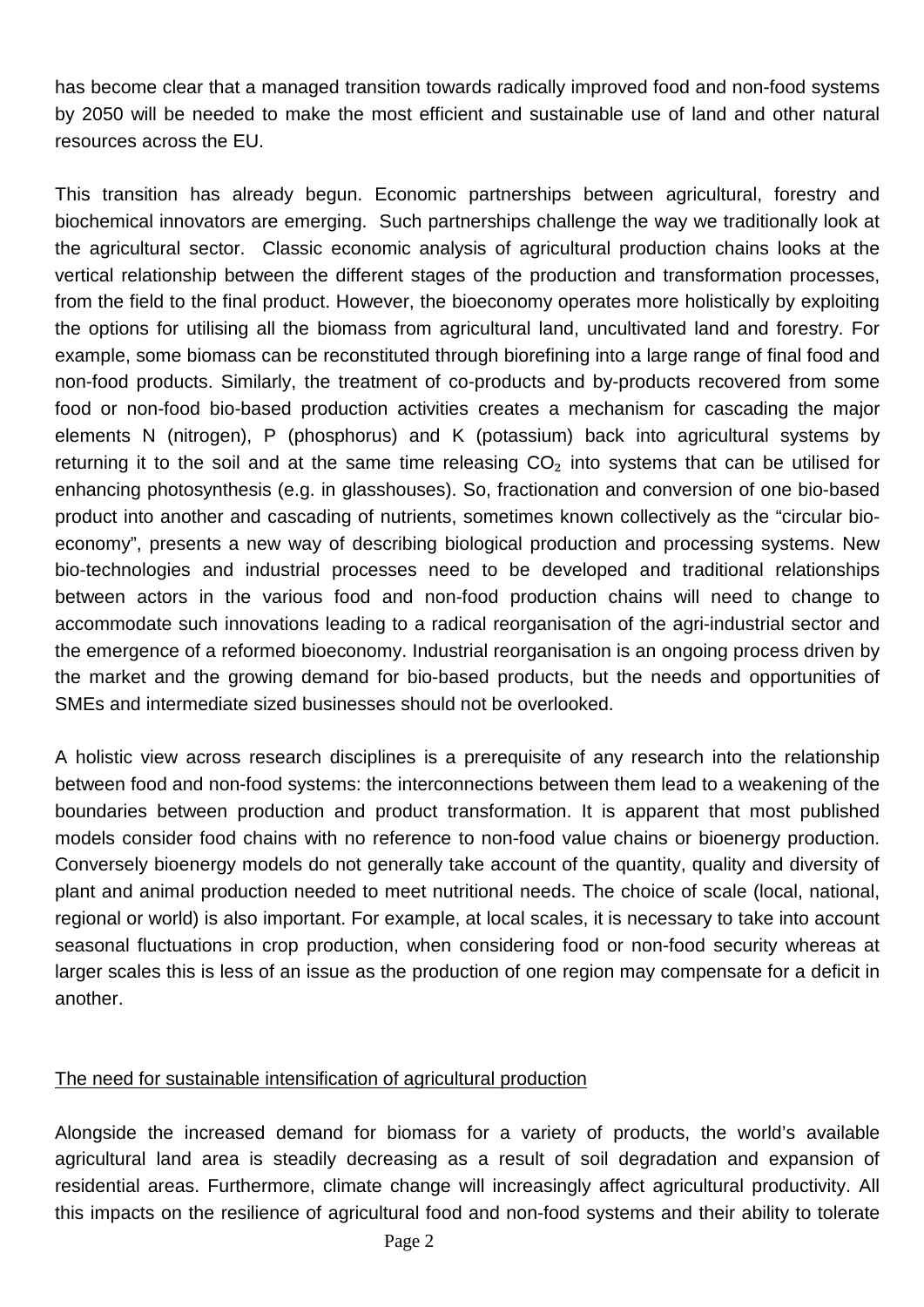and adapt to external disturbances in order to deliver a continuous supply of affordable food and bio-based products to consumers. A resilient system should be able to speedily recover from climatic shocks and biological stress (e.g. pathogens) and should provide alternative means for satisfying services and needs in the event of changed external circumstances. Only resilient agricultural systems allowing growth and intensification of agriculture under the increasing stress of climate change, new pests and disease outbreaks and other environmental pressures will address these challenges adequately. To achieve increased productivity in an environmentally sustainable manner considering all relevant inputs e.g. pesticides, fertilisers, veterinary products and water, preserving biodiversity and considering ecosystem services, a new, joint programme of multidisciplinary research and innovation is required across the EU and globally.

Furthermore, creating resilience requires more focus on establishing diverse sources of supply and reinforcing infrastructures. Modeling is necessary in this space to develop insights into the range of possible agricultural solutions and the resulting systems of production for any given agro-climatic zone and land typology. This implies the measurement of agronomic, environmental and economic trade-offs between, for example, the use of multi-purpose plant species versus specialised cropping versus pluri-annual production (e.g. through short rotation coppices). There is also a need for environmental sustainability indicators to assess other trade-offs between environmental and production deliverables for any particular agricultural system as biomass production increases under sustainable intensification.

Long term modeling is characterised by deep uncertainty over a range of drivers including soils, resources, technological developments, behavioural changes and the prevailing policy mechanisms. This underlines the importance of robust sensitivity analyses across a range of variables*.*

Moreover, transitions in farming systems towards sustainable intensification, and/or high nature value need to be integrated into the broader perspective of a bioeconomy that will combine the simultaneous production of food, fibres, feed, bio-chemicals, raw materials and bio-energy from biomass over a territory, the recycling of wastes and the utilisation of by-products and co-products. Holistic value chains need to be developed through the integration of industries across rural regions and cities. Alternative agricultural systems which are currently being developed and studied in (and outside) Europe should be compared with each other and networks of study sites developed to test holistic sustainable intensification metrics at farm, landscape and national scales.

FACCE-JPI is contributing to this ambitious endeavour through 21 EU Member States and associated countries joining forces in the field of agricultural research under the challenges of climate change and limited natural resources. Founded in 2010, FACCE-JPI has since launched a Strategic Research Agenda (SRA) in 2012 outlining its main activity under 5 core themes. In order to implement this SRA and as a first activity under Core Theme 2 (environmentally sustainable growth and intensification of agriculture), JPI partners are jointly preparing a common Call under the ERA-Net Co-fund "Sustainable and resilient agriculture for food and non-food systems".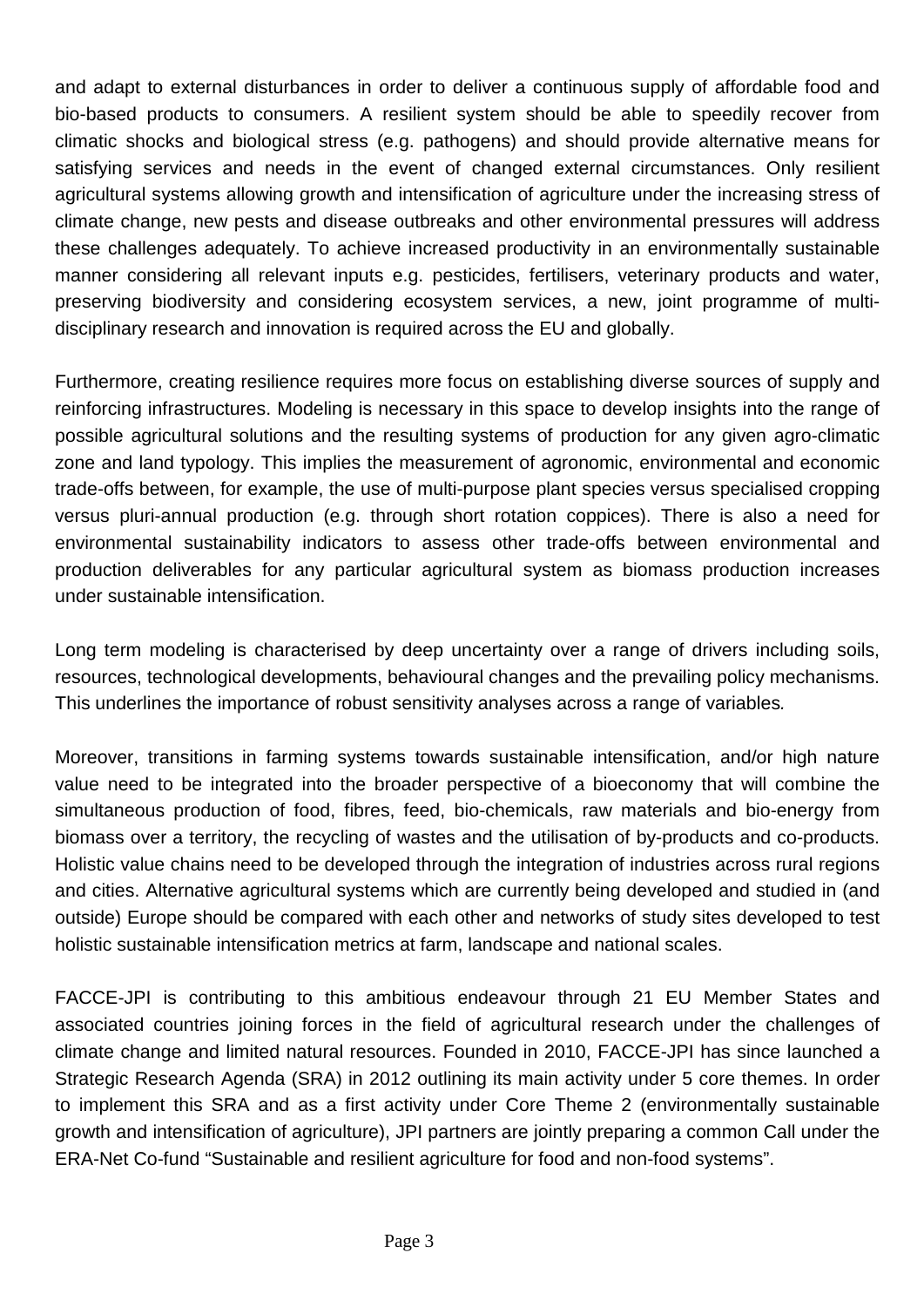## **2. Objectives of FACCE SURPLUS**

- To improve collaboration and cooperation across the European Research Area in the fields of diverse, but integrated, food and non-food biomass production and transformation systems, including biorefining.
- To link up and create a network of research institutions and platforms, enterprises and clusters of enterprises (as associations of family farms, sme's etc...) and facilities/research infrastructures across Europe working on the sustainable intensification of agriculture as well as focusing on innovation for increased, resilient and sustainable biomass production and product transformation processes for added value creation.
- To support innovation and value creation from biomass and biorefineries in synergy with the environmentally sustainable intensification of agricultural and other biomass production taking into account the required economic, environmental and social conditions and resilience to climate change.
- To fund and organise a joint call between funding bodies from Member States and the European Commission.

#### **3. Scope**

Funding is provided for transnational research and development projects (R&D projects) which have been selected within the framework of a competition.

The scientific scope is for collaborative projects in three research areas which are incorporated into the following three subthemes of this call, namely:

- 1. Spatial targeting of land use to stimulate the growth of systems for the efficient utilisation of green (plant) biomass cascading through novel transformation processes for improved economic, environmental and social outcomes.
- 2. Identifying and developing markets for a wide range of products and services generated through integrated food and non-food systems.
- 3. Developing integrated, systems-based approaches to land management to encourage the sustainable intensification of agricultural production systems.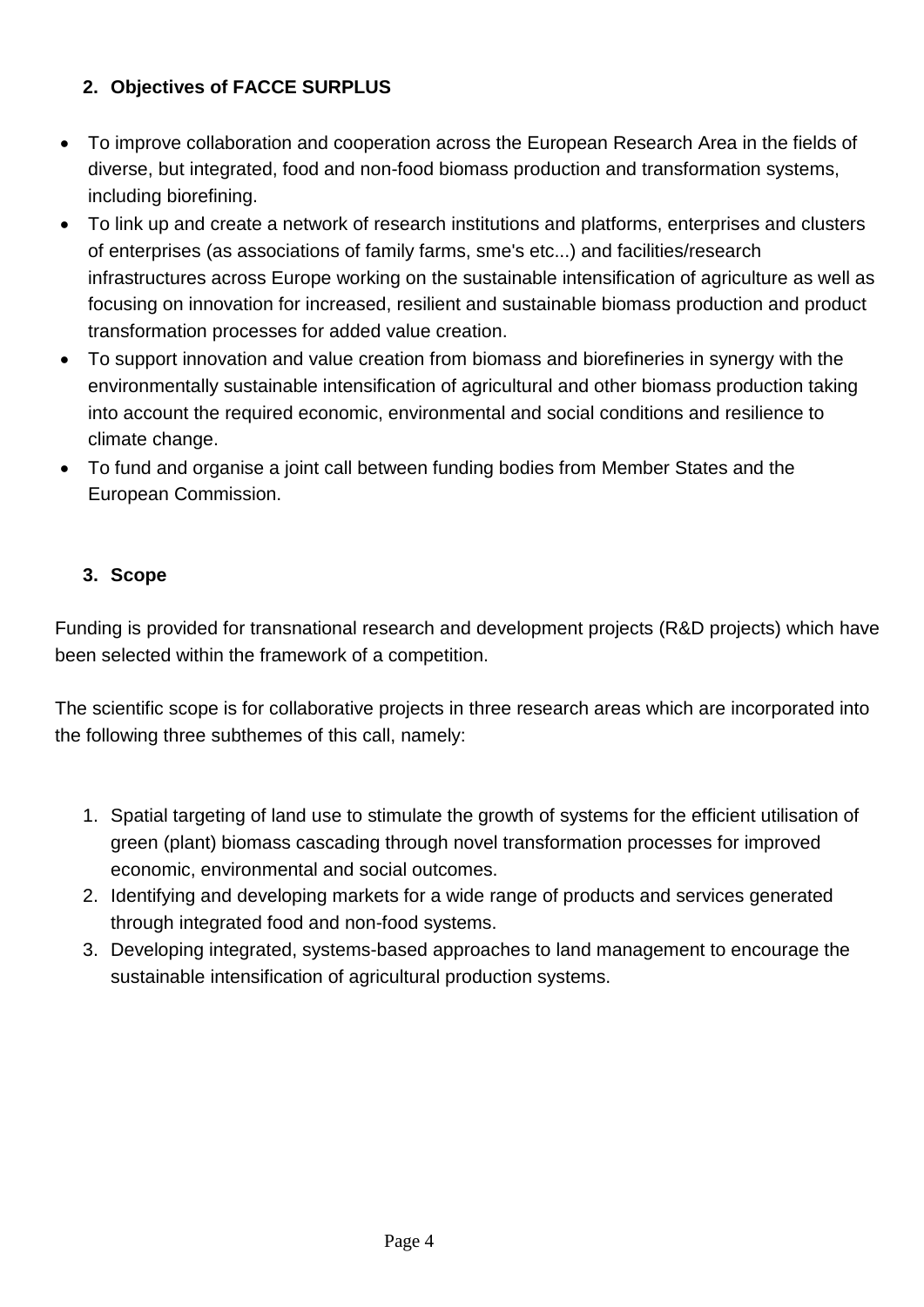## **Subtheme 1: Spatial targeting of land use to increase biomass production and transformation includes:**

- Developing a bio-based economy starts with optimising the yield of green (plant) biomass per unit area of land. New approaches for spatially targeting innovative agricultural production systems are needed to produce sufficient green biomass to meet increasing demand from strategically located, bio-refining chains producing bioenergy, a range of bio-based products and soil nutrients. The following are included:
	- o High throughput phenotyping of appropriate species using plant biotechnology coupled to bioinformatics, quality assessment at the field/forest level and a selected process for each different use from the same batch of biomass.
	- o Efficient exploitation of plant genetic resources and product-oriented breeding.
	- o Integration of novel agronomic practices into agricultural systems, such as double cropping, improving yields of existing plant species and diversification of the outputs from different harvested parts of the plant to generate multiple uses for the various plant fractions,.
- Innovations in the design and siting of environmentally advanced, minimum waste biorefineries, associated with locally integrated production systems for food, feed, fibre and biomass for biorefining, making full use of agricultural and other organic products, byproducts and wastes, as they cascade through the production and processing system, in order to better close the cycling of the major nutrients (N, P and K).
- Integrated approaches, including the economic, environmental and social conditions necessary for the primary production of green biomass as part of the whole biomass production and processing chain. What are the optimal opportunities for transforming local biomass production in the field into food, feed, energy, and other bio-based products? Spatial strategic choices for novel agricultural systems concern the selection of the most appropriate plant and animal production combinations in terrestrial and aquatic systems or a mixture of both. What are the spatial consequences when primary biomass production for food, feed and fibre is combined with biomass transformation on farm or at landscape level into energy and other bio-based products?
- Demonstrating how the resilience of agriculture and agro-forestry results from a range of spatial and temporal solutions across the same land area by exploiting variations in growing periods, from months for annual crops, up to decades for perennial species in short rotation coppices. What are the short (waste management) and long term (programming agricultural systems) perspectives?
- How can biomass, including wastes and losses, and product expectations best be evaluated and modeled, using a systemic approach and how may these be assessed integrating social, economic and environmental perspectives including resilience and sustainability?
- Evaluating the synergy between ecosystem services and biomass harvesting from locally specialised crops, including those adapted to marginal lands and semi-natural grasslands. How can bio-refining create high value products and bioenergy while at the same time enhancing the natural environment and biodiversity?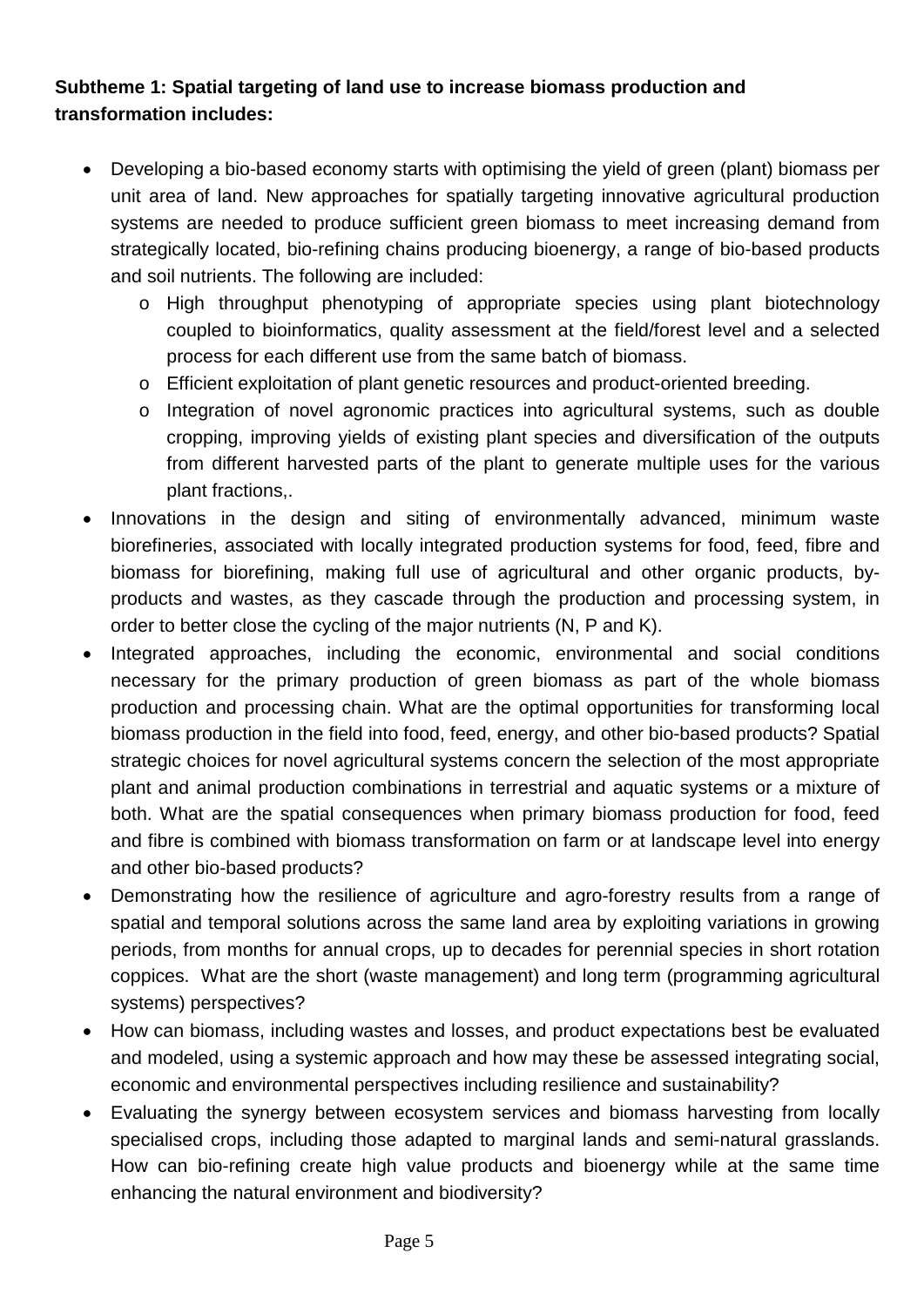#### **Subtheme 2: Developing markets, including:**

- Designing new business models for biomass production and its transformation requires the development of innovative marketing strategies taking into account the flexibility, the tradeoffs and the risks associated with the emergence of new markets. How do these vary at local, national, European and global levels?
- Conducting foresight exercises on the regulatory framework for integrated food and non-food agricultural systems associated with the sustainable intensification of green biomass production. The evolution of successful markets relies on a level regulatory playing field and fair trading conditions for new markets starting with clear definitions and rules on "waste", "reusability of biomass products", "manure", etc. New potential markets for biomass production and transformation demand updated definitions. This implies a need for:
	- o Transition paths to ensure economic viability throughout the transition phase. Development of farm decision support frameworks to identify specific opportunities and risks around adopting systems for greater resource use efficiency.
	- o Analyses of business models for all stakeholders in the emerging value chains from farmers to agro-industrials: for example is there opportunity of reward for reducing GHG emissions along the chain? What is the impact of new markets on existing value chains? How will the market reflect the true cost and price of novel agricultural practices? How will any added-value in the chain be redistributed (across local areas)? How will the markets connect at local and global scales?

## **Subtheme 3: The sustainable intensification of integrated food and non-food systems of agriculture, including:**

- Development of system-based approaches for the integration of food and non-food agricultural production systems with improved use of nutrients, water and land under climate change, and improved soil fertility for higher resilience against climate stress. New models for mixed cropping systems for high biomass production including useful elements to create higher added value through the production and transformation of green biomass into novel products. Evaluating the benefit of introducing plant species with higher yields of biomass, including new species for biomass production.
- Evaluation of the synergies and trade-offs between increasing yields and biomass production for food and non-food uses and the impacts on air quality, water quality, GHG emissions, biodiversity and other environmental outcomes. The development of sustainability indicators for different agricultural systems and a network of study sites across Europe to develop standardised sustainable intensification metrics applicable across a variety of integrated food and non-food systems.
- Development of new agricultural systems in crop rotations to exploit seasonal growth cycles through intercropping, at farm level and at landscape scale, the integration of annual cropping with mixed perennial crops such as agroforestry that may lead to a broadening of the range of plant fractions to be delivered by agricultural and forestry systems.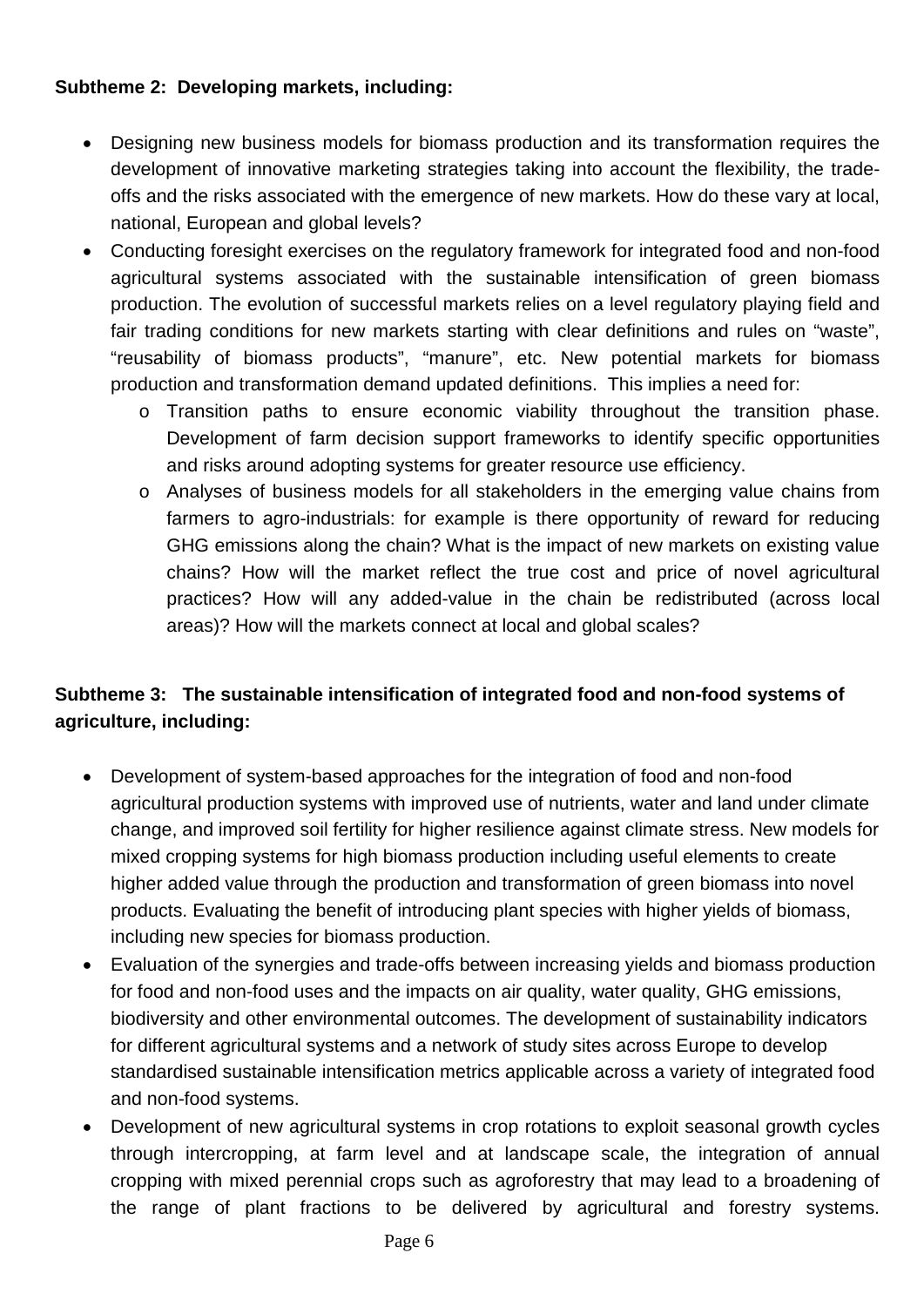Demonstration of consequences of land use changes, for preservation of biodiversity while securing sufficient food and biomass production through the diversity of species and varieties grown and therefore agricultural products harvested.

- How may the harvesting and increased use of biomass for biorefining in marginal agricultural areas and semi-natural grasslands create synergy between economic value addition and the preservation of High Nature Value areas?
- How can the integrated modelling of water, biomass, bioenergy, food, and chemicals in the production and transformation of biomass follow the requirements of environmental sustainability (such as the closed cycling loops for N, P and K, water recycling, etc.)? How can sensitivity analysis of the variables reduce uncertainty in the models?
- Systems approaches assessing novel utilisation of agricultural products and exploring their potential for value creation linking scientific-technical and socio-economic aspects.
- Economic and environmental assessment of integrated food and biomass systems under different agro-ecological conditions and whole chain economic and environmental sustainability assessment of the cascading of agricultural products and other green biomass through the biorefinery system.

#### **4. Project structure and funding recipients**

Each research project proposal must include a proposal for disseminating the results to achieve higher levels of technological readiness. Research projects in the fields of the three subthemes will often combine field research with modelling, scenario development and/or pilots. Where appropriate it is recommended that reference is made to the models developed in the Knowledge Hub MACSUR.

Cross-disciplinary projects will be given priority. Instead of focusing on individual features, projects should, for example, not only encompass methodologies for increasing yield and productivity, but also include other components essential for further processing agricultural outputs into high-quality marketable products and incorporating aspects of environmentally sustainable production (soil fertility, water quality, biodiversity etc.) as integral aspects of the project. If possible, inclusion of SMEs in the consortia is favourable in order to strengthen comprehensive value chain approach.

Funding will be provided for collaborative projects in which, depending on the project's orientation and national funding rules, universities, non-university research establishments, and/or companies or associations of enterprises from partner countries of this ERA-NET Cofund are involved. Partners in collaborative projects receive funding from the respective national funder(s) participating in the call according to national regulations of the funder(s).

Research providers from countries not participating in the ERA-NET Cofund can participate in collaborative projects if they have their own project funds or separate source of funding. Evidence of the commitment of these must be provided upon submitting the application.